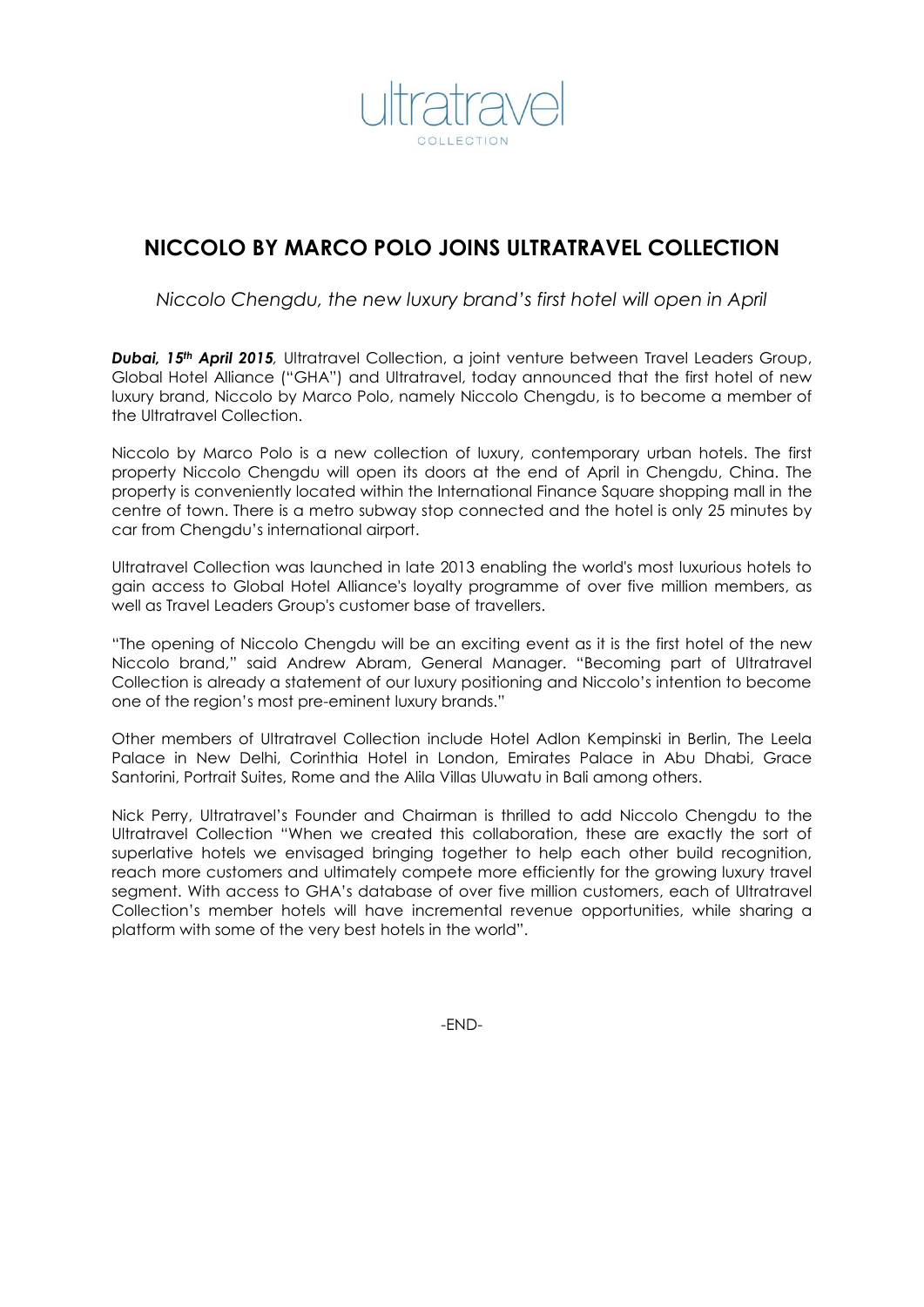

**Editor's Notes:**

## **About Ultratravel Collection**

Membership in Ultratravel Collection is reserved for the very best hotels and resorts in the world – genuinely luxurious and iconic properties that deliver the finest service and personalised guest experiences. Member hotels share an integrated global platform for guest recognition and loyalty rewards, the GHA Discovery programme from partner Global Hotel Alliance, as well as beneficial relationships with Ultratravel Collection's other founding partners, Travel Leaders Group and the multi-media brand, Ultratravel. For more information visit [www.ultratravelcollection.com](http://www.ultratravelcollection.com/)

## **About Global Hotel Alliance**

Founded in 2004, and based on the airline alliance model, Global Hotel Alliance ("GHA") is today the world's largest alliance of independent hotel brands. GHA uses a shared technology platform to drive incremental revenues and create cost savings for its member brands, and operates a multi-brand loyalty programme, DISCOVERY, which has over 5 million members. GHA's member brands are currently: Alila, Anantara, Art Series, Atura, AVANI, Corinthia, Doyle Collection, First, GLO, Individual Collection, Kempinski, Leela, Lungarno Collection, Marco Polo, Meritage Collection, Meydan, Mokara, Omni, Pan Pacific, PARKROYAL, Per AQUUM, QT, Rydges, Rixos, Shaza, Tangram, Thon, Tivoli and Ultratravel Collection encompassing over 550 upscale and luxury hotels with 110,000 rooms across 76 different countries. For more information visit [www.gha.com](http://www.gha.com/)

## **About Travel Leaders Group**

Travel Leaders Group is transforming travel with a commitment to our vacation and business travel clients via our progressive approach toward each unique travel experience. Having already assisted millions of travellers – through our beginnings as Carlson Leisure Group, a division of Carlson Companies, Travel Leaders and Tzell Travel Group and through the additions of Nexion, Protravel International and Vacation.com – Travel Leaders Group manages leisure, business and franchise travel operations under a variety of diversified divisions and brands. With sales of approximately \$20 billion, Travel Leaders Group not only ranks as the #1 corporate travel management company by *Business Travel News*, but it is also among the top ten travel companies on the 2013 *Travel Weekly* Power List. In 2013, *Entrepreneur* ranked a Travel Leaders Franchise Brand #1 in the category of "Travel Agencies-Miscellaneous." For more information visit [www.travelleadersgroup.com](http://www.travelleadersgroup.com/)

#### **About Niccolo by Marco Polo New Encounters. Timeless Pleasures.**

Niccolo is a collection of contemporary urban chic hotels with the most desirable, highly prized addresses. At heart, we are discoverers and re-discoverers of luxury experiences, styles and tastes. While our hotels are modern sophisticated spaces, we also value the timeless pleasures of impeccable hospitality from another golden era in travel. Underpinning everything we do is the desire to make life effortlessly luxurious. Niccolo Chengdu opens on 15 April 2015, with an additional 3 Niccolo hotels currently under development in Chongqing, Changsha and Suzhou, China.

Further details on Niccolo Hotels are available at: www.niccolohotels.com